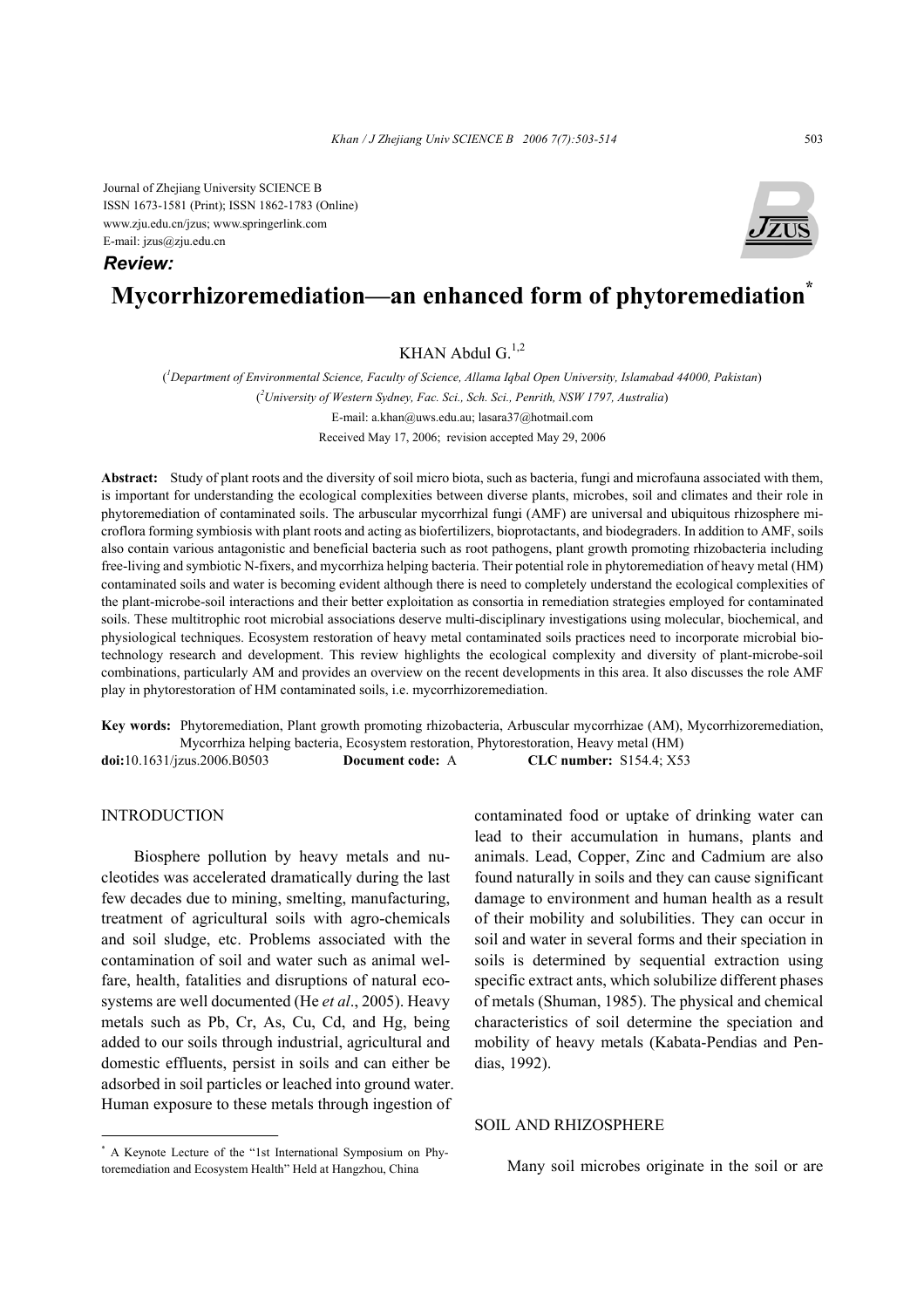closely associated with the soil environment and have substantial impact on mankind (Doyle and Lee, 1986). We know very little about the enormous diversity of soil microbes, their properties, and behaviour in the soil environment. Soil microorganisms inhabiting the rhizosphere environment interact with plant roots and mediate nutrient availability, e.g. those forming useful symbiotic associations with the roots and contribute to plant nutrition. Implications of plants and their symbionts like mycorrhizal fungi, N-fixing rhizobia, and free living rhizosphere population of bacteria which promote plant growth need to be fully exploited and encouraged by inoculating nutrient poor agricultural soils with appropriate microbes (Khan, 2002a).

#### **Rhizosphere and microorganisms**

# 1. Glomalian fungi

Glomales comprise one of the oldest group of fungi, older than land plants. The first land plants, Bryophytes, appeared in the Mid Silurian era (476~430 My old). The oldest fossil evidence of Bryophyte-like land plants, 100 My ago in the Early Devonian, had AM like infections even before roots evolved (Phipps and Taylor, 1996). The first land plants were most likely evolved from algae but no fossil records are available for the rootless freshwater Charophycean algae, which are the probable ancestors of land plants, to show if they were mycorrhizal. Mosses, liverworts, and hornworts often contain structures like hyphae, vesicles, and arbuscules, characteristics of AM fungi (Schüßler, 2000). *Sphenophytes*, *Lycopodophytes*, and *Pteridophytes* are among the first land plants with roots which originated in the mid Devonian era, and AM associations are reported in these plants (Brundrett, 2002). Both living and Triassic fossil Cycades had AMF in their roots. AM associations are ubiquitous in the living angiosperms, which probably arose in the early Cretaceous era (Taylor and Taylor, 1993).

It is hypothesized that AM fungi were instrumental in the colonization of land by ancient plants (Simon *et al*., 1993). This hypothesis is supported by observation that AM can now be found worldwide in the angiosperms, gymnosperms as well as ferns, suggesting that the nature of the association is ancestral. Furthermore, the origin of AM fungi coincides with that of vascular plants suggesting the nature of the association and supporting the hypothesis that AMF were instrumental in the colonization of land by ancient plants.

It is now established that universal and ubiquitous symbiotic arbuscular mycorrhizal (AM) fungi, belonging to Glomales, form symbiotic relationships with roots of 80%~90% land plants in natural and agricultural ecosystems (Brundrett, 2002), including halophytes, hydrophytes and xerophytes (Khan, 1974; Khan and Belik, 1995; Khan, 2003), and are known to benefit plant nutrition, growth and survival, due to their greater exploitation of soil for nutrients (Smith and Read, 1997). These associations represent a key factor in the below ground networks which influence diversity and plant community structure (van der Heijden *et al*., 1998; Burrows and Pfleger, 2002; O'Connor *et al*., 2002; Chaudhry *et al*., 2005), but we know very little about the enormous AM fungal diversity in soils and their properties and behaviour in the soil (Khan, 2002a). The degree of benefit to each partner in any AMF-plant host interaction depends not only on the particular plant and AMF species involved but also on the rhizobacteria and soil abiotic factors.

2. Glomalin and heavy metal sequestration

Heavy metals in soil are associated with a number of soil components which determine their behaviour in the soil and influence their bioavailability (Boruvka and Drabek, 2004). The cell wall components such as free amino, hydroxyl, carboxyl and other groups of soil fungi can bind to potentially toxic elements such as Cu, Pb, Cd, etc. (Kapoor and Viraraghavan, 1995). Many filamentous fungi can sorb these trace elements and are used in their commercial biosorbants (Morley and Gadd, 1995). The proteins in the cell walls of AM fungi appear to have similar ability to sorb potentially toxic elements by sequestering them. There is evidence that AMF can withstand potentially toxic elements. Gonzalez-Chavez *et al*.(2004) showed that glomalin produced on hyphae of AMF can sequester them. AMF play a significant ecological role in the phytostabilization of potentially toxic trace element polluted soils by sequestration and, in turn, help mycorrhizal plants survive in polluted soils.

One of these components is Glomalin, a glycoprotrien produced by the hyphae of AMF fungi (Wright and Upadhyaya, 1998), which is released into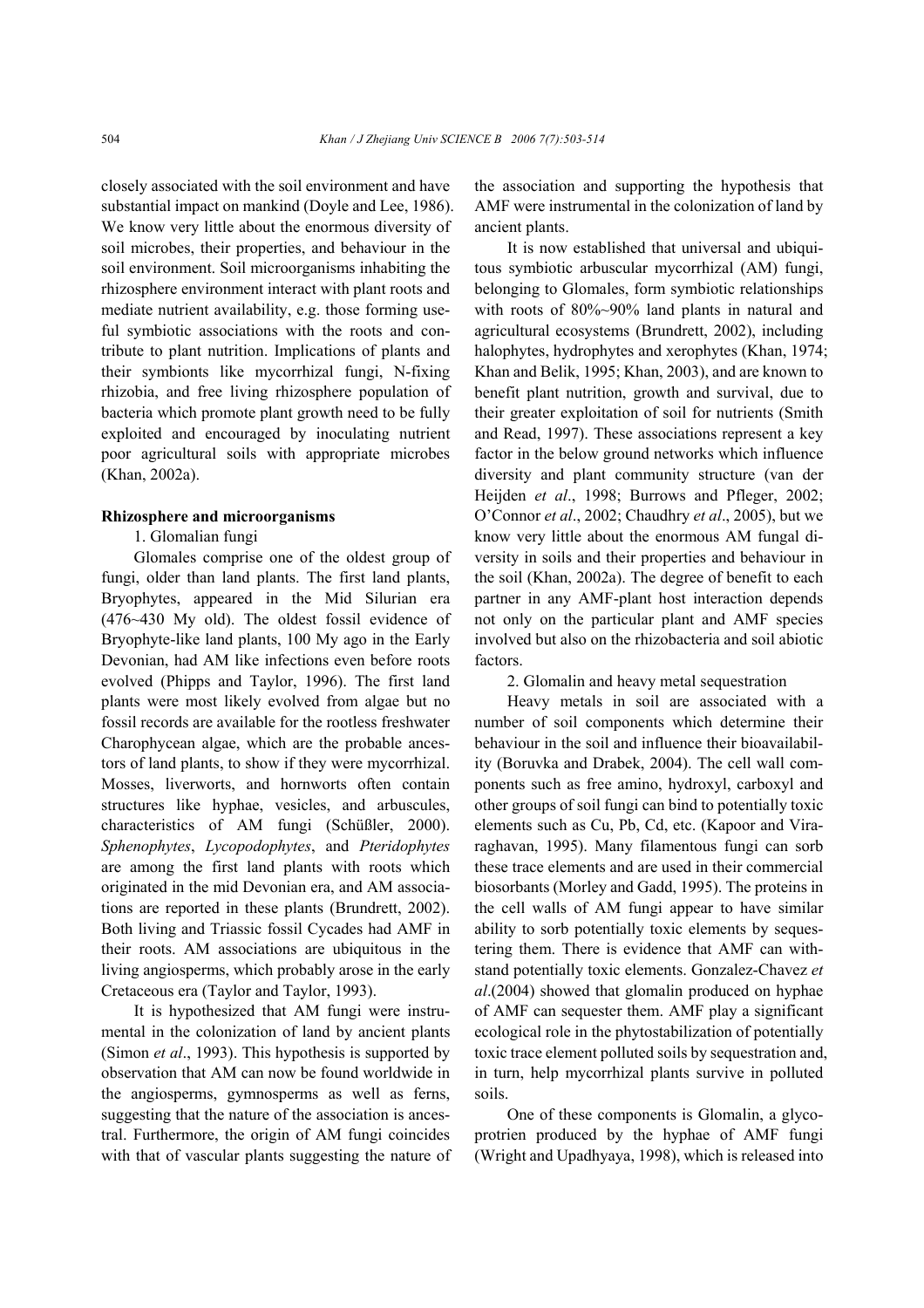soil from AMF hyphae (Driver *et al*., 2005). These authors, using an in vitro system of Ri T-DNA transformed roots infected with Glomus intraradices, an AMF, showed that glomalin is tightly bound in AMF hyphal and spore walls. Small amounts  $(\leq 20\%)$ of glomalin were found to be adhered to soil via release into liquid medium from hyphae and not through passive secretion and their function is physiological in the course of the life of the organism. It has been hypothesized that glomalin has a role in the immobilization ('filtering') of heavy metals at the soil-hypha interface, i.e. before entry into fungal-plant system.

The extra-radical mycelium of AMF, in addition to its crucial role in enhancing nutrition of host plant, also plays a role in soil particle aggregation and soil stability (Dodd *et al*., 2000; Wright and Upadhyaya, 1998).

There has been few analytical studies of AM in polluted soils. While some workers observed that the external mycelium of AMF was the main site for trace element localization (Kaldorf *et al*., 1999; Turnau, 1998), others reported selective exclusion of toxic and non-toxic elements by adsorption onto chitinous cell walls (Zhou, 1999), or onto extra-cellular glycoprotein, glomalin (Wright and Upadhyaya, 1998), or intra-cellular precipitation. All these mechanisms have implications in reducing a plant's exposure to potentially toxic elements, i.e. mycorrhizoremediation technology. Gonzalez-Chavez *et al*.(2002) studied the form and localization of Cu accumulation in the extra-radical mycelium of three AM fungi isolated from the same polluted soil contaminated with Cu and As. The authors reported differential capacity of AMF to sorb and accumulate Cu as determined by TEM and SEM. However, the nature of accumulation and mechanisms involved require further studies in order to better understand the participation of AMF in plant tolerance and its ecological significance in polluted soils.

The AMF can be screened for their ability to produce maximum levels of extra-radical mycelium in polluted soils (Joner *et al*., 2000), and to utilize adapted AMF to help accumulate HM both within the plant roots (phytoaccumulation) and the extra metrical fungal mycelium.

Most of the information available in literature concerning fairly recently discovered soil compound, glomalin, an iron-containing glycol-soil-proteinaceous substance produced by AMF, is in relation to its role in soil aggregation (Rillig *et al*., 2003). Glomalin makes a large contribution to active soil organic C pools. It is quite recalcitrant and we know very little about its chemical structure.

Glomalin plays a vital part in sorption and sequestration of potentially toxic elements, reducing their bioavailability (Gonzalez-Chavez *et al*., 2004). It has been suggested that this sequestration could be important for heavy metal biostabilization in heavy metal polluted soils (Khan, 2005). Glomalin attaches to soil and helps stabilize aggregates. Mycorrhizae may be of great significance for the survival of plants at HM polluted sites. Literature data on glomalin content in HM polluted soils are extremely scarce and there is a need to gather data on this aspect of mycorrhizoremediation, i.e use of mycorhizal plants in the phytoremediation of HM contaminated soils.

## AM AND PHYTOREMEDIATION

Despite the importance of the role that AM play in soil-microbe-plant interactions, relatively few studies have focused on their potential in phytoremediation efforts. This is first due to the fact that earlier phytoremediation studies focused on the predominantly non-mycorrhizal plant families such as *Brassicaceae* and *Caryophyllaceae*, and second AM have not been considered by earlier workers as important component of phytoremediation practices. It is possible to improve the phytoremediation capabilities of plants by inoculating them with appropriate AM fungi.

# **Significance of arbuscular mycorrhizae**

AM associations are important in natural and managed ecosystems due to their nutritional and non-nutritional benefits to their symbiotic partners. They can alter plant productivity, because AMF can act as biofertilizers, bioprotectants, or biodegraders (Xavier and Boyetchko, 2002). AMF are known to improve plant growth and health by improving mineral nutrition, or increasing resistance or tolerance to biotic and abiotic stresses (Clark and Zeto, 2000; Turnau and Haselwandter, 2002). Their potential role in phytoremediation of heavy metal contaminated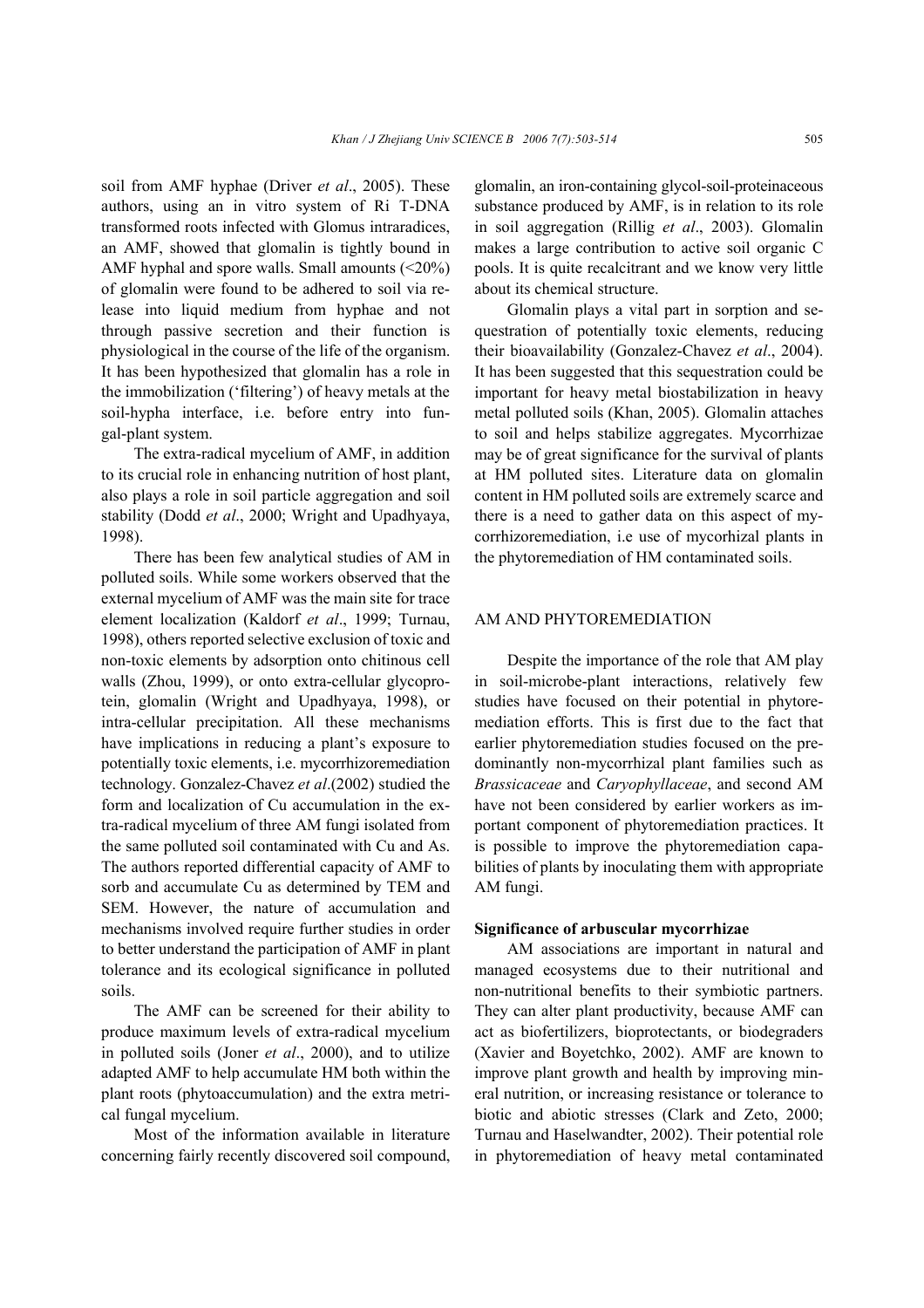soils and water is also becoming evident (Chaudhry *et al*., 1998; Khan *et al*., 2000; Khan, 2001; Jamal *et al*., 2002; Hayes *et al*., 2003).

AMF modify the quality and abundance of rhizosphere microflora and alter overall rhizosphere microbial activity. Following host root colonization, the AMF induces changes in the host root exudation pattern, which alters the microbial equilibrium in the mycorrhizosphere (Pfleger and Linderman, 1994). These interactions can be beneficial or harmful to the partner microbes involved and to the plant, and sometimes may enhance plant growth, health, and productivity (Paulitz and Linderman, 1989; Lynch, 1990). Giovannetti and Avio (2002) reviewed and analysed important data on the main parameters affecting AM fungal infectivity, efficiency, and ability to survive, multiply and spread, which may help in utilizing obligate biotrophic AMF in biotechnological exploitation and sustainable agriculture. There is a need to understand and better exploit AM symbionts in the different world ecosystems.

Although AMF are ubiquitous, it is probable that natural AM associations are not efficient in increasing plant growth (Fitter, 1985). Cropping sequences as well as fertilization and plant pathogen management practices also dramatically affect the AMF propagules in the soil and their effects on plants (Bethlenfalvay and Linderman, 1992). The propagation system used for horticultural fruit and micro-propagated plants, can benefit most from AM biotechnology. Micropropagated plants can withstand transplant stress from in vitro to in vivo systems, if they are inoculated with appropriate AMF (Lovato *et al*., 1996; Azcon-Aguilar *et al*., 2002). In order to use AMF in sustainable agriculture, knowledge of the factors such as fertilizer inputs, pesticide use, soil management practices, etc. influencing AMF communities is essential (Bethlenfalvay and Linderman, 1992; Allen, 1991; 1992). This area deserves further research and efforts because sound scientific knowledge is necessary for the improvement of AM biotechnology aimed at selecting infective and efficient inoculants to be used as biofertilizers, bioprotectants, and biostimulants in sustainable agriculture, horticulture, and forestry.

The potential of arbuscular mycorrhizal fungi (AMF) to enhance plant growth is well recognized but not exploited to the fullest extent. They are rarely found in nurseries due to the use of composted soil-less media, high levels of fertilizer and regular application of fungicide drenches. The potential advantages of the inoculation of plants with AM fungi in horticulture, agriculture, and forestry are not perceived by these industries as significant. This is partially due to inadequate methods for large-scale inoculum production. Monoxenic root-organ in vitro culture methods for AMF inocula production have also been attempted by various workers (Mohammad and Khan, 2002; Fortin *et al*., 2002) but these techniques, although useful in studying various physiological, biochemical, and genetic relationships, have limitations in producing inocula of AM fungi for commercial purposes. Pot cultures in pasteurized soils, have been the most widely used method for producing AMF inocula but are time consuming, bulky, and often not pathogen free. To overcome these problems, soil-free methods such as soil-less growth media, aeroponics, hydroponics and axenic cultures of AM fungi have been used successfully to produce AMF-colonized root inocula (Sylvia and Jarstfer, 1994a; 1994b; Mohammad *et al*., 2000; Mohammad and Khan, 2002). Substrate-free colonized roots produced by these methods can be sheared and used for large-scale inoculation purposes. Mohammad *et al*.(2004) compared the growth responses of wheat to sheared root and pot-culture inocula of AMF at different P levels under field conditions, and concluded that P fertilization can be substituted by AMF inoculum produced aeroponically to an extent of 5 kg/ha under field conditions.

#### **Arbuscular mycorrhiza-rhizobacteria interactions**

The increased microbial activity in the rhizosphere soil affects the plant. A range of stimulated rhizosphere microorganisms such as saprophytes, pathogens, parasites, symbionts, etc., carry out many activities which are important to plant health and growth. Some of these microbes affect plant root morphology and physiology by producing plant growth-regulating hormones and enzymes. Others alter plant nutrient availability and biochemical reactions undertaken by them.

AM fungi have differential effects on the bacterial community structure in the mycorrhizosphere (Paulitz and Linderman, 1989; Marschner and Baumann, 2003). AMF improve P-nutrition by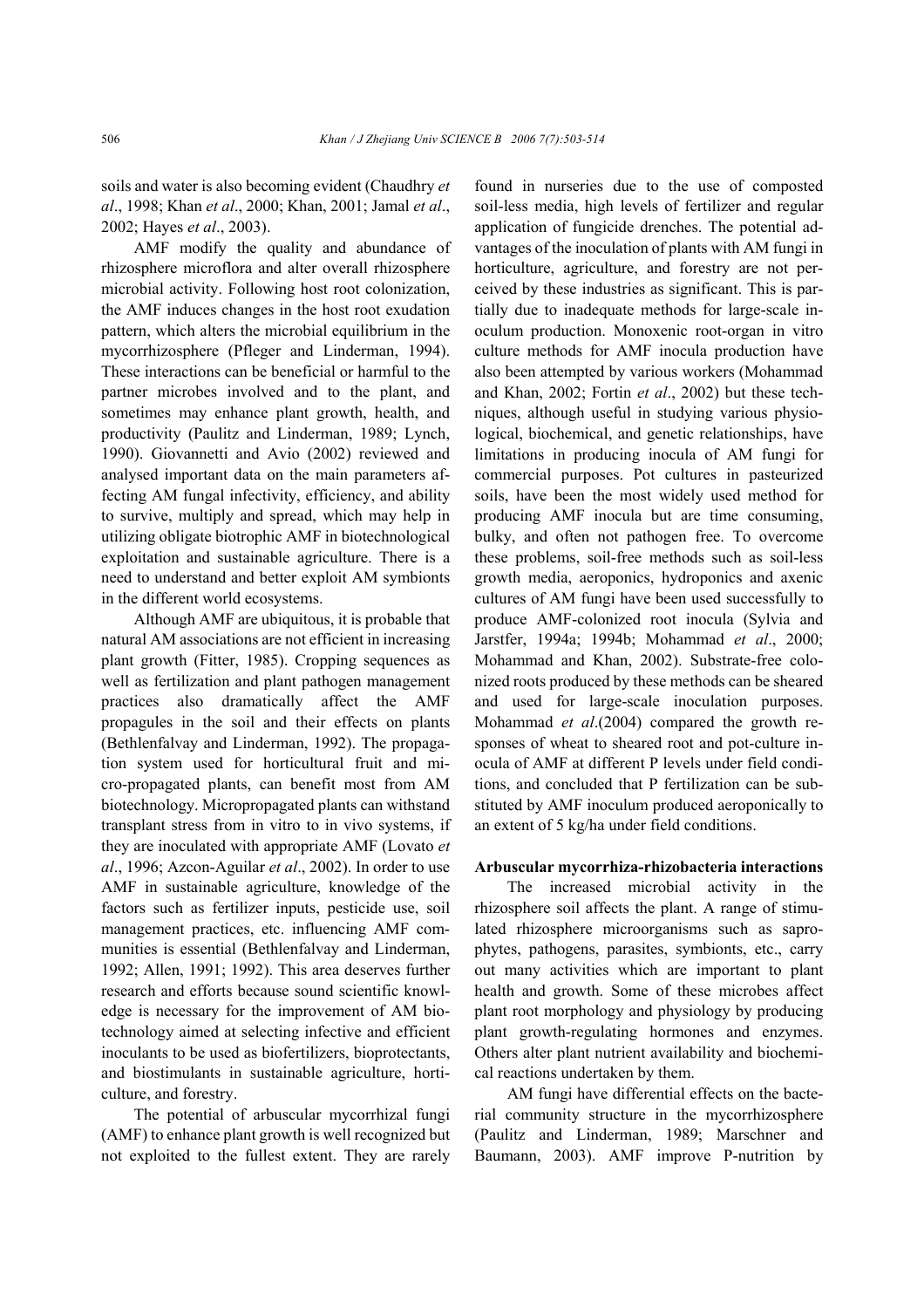scavenging available P through the large surface area of their hyphae. PGPR (plant growth promoting rhizobacteria) may also improve plant P-acquisition by solubilizing organic and inorganic P sources through phosphatase synthesis or by lowering pH of the soil (Rodríguez and Fraga, 1999). Garbaye (1994) defined MHB (mycorrhization helper bacteria) as "bacteria associated with mycorrhizal roots and mycorrhizal fungi which collectively promote the establishment of mycorrhizal symbioses".

There is growing evidence that diverse microbial populations in the rhizosphere play a significant role in sustainability issues (Barea, 2000; Barea *et al*., 2002), and that the manipulation of AMF and certain rhizobacteria like PGPR and MHB is important. Vivas *et al*.(2003) used a dual AM fungus-bacterium inoculum to study the effect of drought stress induced in lettuce grown in controlled-environment chambers. Their results showed that there was a specific microbe-microbe interaction that modulates the effectivity of AMF on plant physiology. The authors concluded that plants must be mycorrhizal in nutrient-poor soils and that mycorrhizal effects can be improved by co-inoculation with MHB such as *Bacillus* spp. Results of this study by Vivas and co-researchers show that co-inoculation of selected free-living bacteria isolated from adverse environments and AM fungi can improve the formation and function of AM symbiosis, particularly when the plant growth conditions are also adverse. Both AMF and PGPR complement each other in their role in N-fixation, phytohormone production, P-solubilization, and increasing surface absorption. Behl *et al*.(2003) studied the effects of wheat genotype and *Azobacter* survival on AMF and found that the genotype tolerant to abiotic stresses had higher AMF infection and a cumulative effect of plant-AMF-PGPR interaction was found. Similar observations were made by Chaudhry and Khan (2002; 2003), who studied the role of symbiotic AMF and PGPR N-fixing bacterial symbionts in sustainable plant growth on nutrient-poor heavy metal contaminated industrial sites and found that the plants surviving on such sites were associated with N-fixing rhizobacteria and had a higher arbuscular mycorrhizal infection, i.e. a cumulative and synergistic effect.

The MHB cannot be ignored when studying mycorrhizal symbioses in their natural ecosystems.

They are quite common and, as Garbaye (1994) said, they are found every time they are looked for, and they seem to be closely associated with the mycorrhizal fungi in the symbiotic organs. They are adapted to live in the close vicinity of the AM fungi as high frequencies of MHB populations are isolated from the mycorrhizae. Some MHB isolates also promoted ectomycorrhizae formation in four conifers (Garbaye *et al*., 1992), indicating that the MHB effect is not plant-specific. Various researchers showed that MHB's are fungus selective (Garbaye, 1994). Mosse (1962) showed that cell-wall degrading enzyme producing *Pseudomonas* sp. enhanced the germination of AM fungal spores of *Glomus mosseae* and promoted the establishment of AM on clover roots under aseptic conditions. These observations were later supported by other workers (Mayo *et al*., 1986; Linderman and Paulitz, 1990).

Enriched soil microbial communities in the mycorrhizosphere are often organized in biofilms and probably horizontal gene transfer (HGT) between co-inhabiting microbial species and between plant-to-microbe occurs (van Elsas *et al*., 2003). Many plant associated *Pseudomonas* rhizobacteria produce signal molecules for quorum sensing regulation, which were absent from soil-borne strains (Elasri *et al*., 2001). This indicates that quorum sensing systems exist and are required in the mycorrhizosphere. Microbial colonies on the root surfaces consist of many populations or strains and positive and negative inter-population signaling on the plant root occur (Pierson *et al*., 2002), which may play an important role in the efficiency of the use of biofertilizers.

In addition to the above described interactions between AM fungi and rhizobacteria, certain bacteria-like organisms (BLOs) reside in the AM fungal cytoplasm, first described by Mosse (1962). Khan (1971) illustrated AMF spores, collected from the semi-arid areas of Pakistan, containing one to ten small spherical 'endospores' without any subtending hyphae of their own. Ultra structural observations clearly revealed their presence in many field-collected AM fungal isolates. Because of their unculturable nature, further investigation of BLO's was hampered but current advanced electron and confocal microscopic and molecular analysis techniques have allowed us to know a bit more about their endosymbi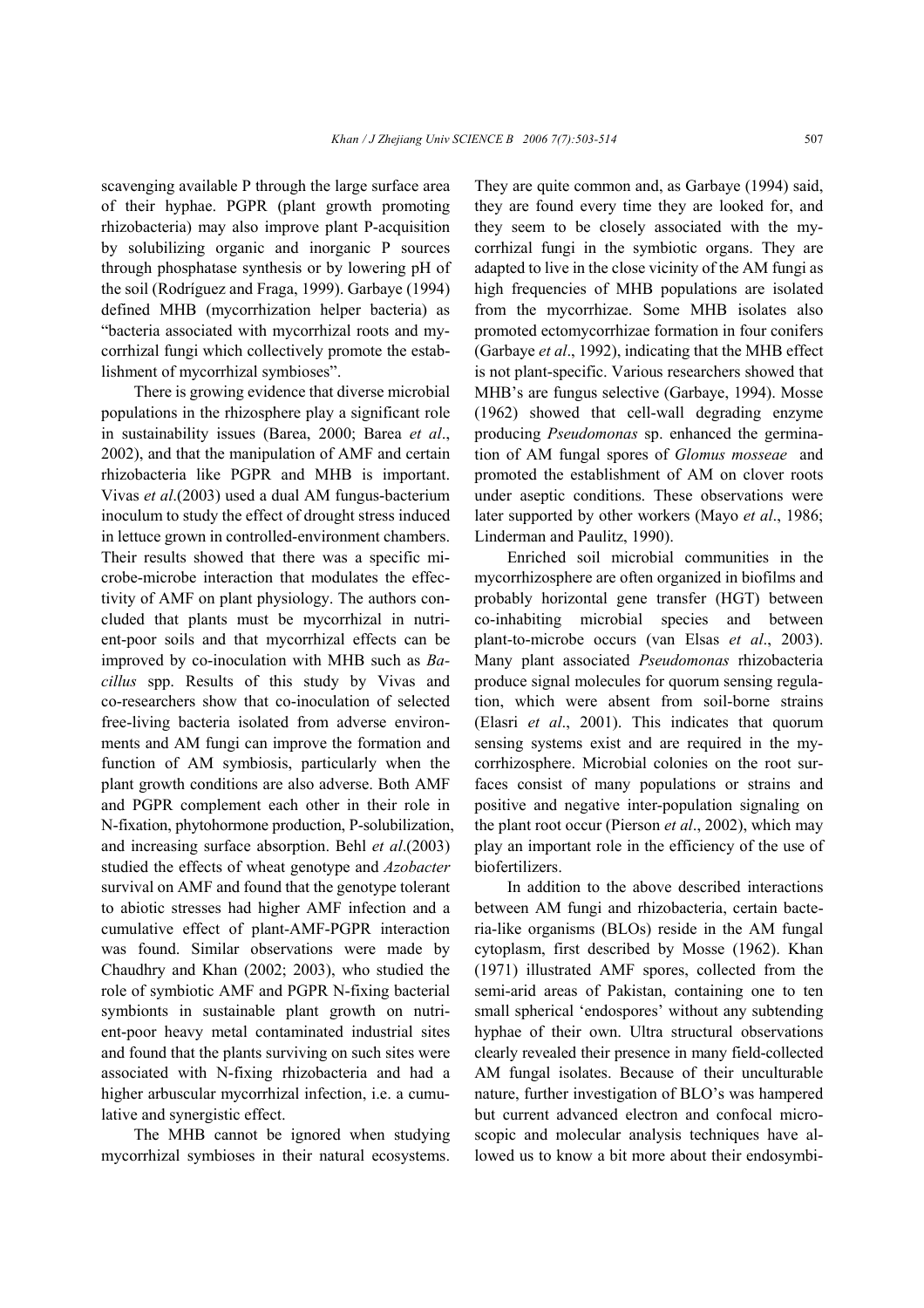otic nature. Minerdi *et al*.(2002) reported the presence of intracellular and endosymbiotic bacteria belonging to the genus *Burkholderia* (a genus known to fix N) in fungal hyphae of many species of *Gigasporaceae*. The authors used genetic approaches to investigate the presence of N-fixing genes and their expression in this endosymbiont and found *nif*HDK genes in the endosymbiont *Burkholderia* and their RNA messengers demonstrating that they possess a molecular basis for N-fixation. This discovery, as stated by Minerdi *et al*.(2002), indicates that a fungus which improves P-uptake, might also fix N through specialized endobacteria. Endosymbiont *Bukholderia* may have an impact on AMF-PGPR-MHB-Plant associations and metabolism. This finding suggests a new application scenario worth pursuing.

Recent methodological developments in molecular and microscopical techniques together with those in genomes, bioinformatics, remote-sensing, proteomics, etc. will be of help in understanding the complexity of interactions existing between diverse plants, microbes, climates, and soil.

#### **Plant growth promoting rhizobacteria**

Rhizobacteria include mycorrhization helper bacteria (MHB) and plant growth promoting rhizobacteria (PGPR), which assist AMF to colonize the plant roots (Klyuchnikov and Kozherin, 1990; Andrade *et al*., 1997), P-solubilizers, free-living and symbiotic nitrogen fixers, antibiotic producing rhizobacteria, plant pathogens, predators and parasites (Sun *et al*., 1999). The most common bacteria in the mycorrhizosphere are *Pseudomonas* (Vosátka and Gryndler, 1999), while different bacterial species exist in the hyphosphere.

Like AMF, rhizobacteria such as pseudomonads, are also ubiquitous members of the soil microbial community and have received special attention as they also exert beneficial effect on plant growth by suppressing soil-born pathogens, synthesizing phytohormones, and promoting plant growth (Weller, 1988; Glick, 1995; Kapulnik, 1996; Chin-A-Woeng *et al*., 2003). Many fluorescent *Pseudomonas* strains have been reported as plant growth enhancing beneficial rhizobacteria. They are studied extensively in agriculture for their role in crop improvement as they stimulate plant growth either by producing plant growth promoting hormones, fixing atmospheric  $N_2$ 

or suppressing plant pathogens.

Rhizospheric component of PGPR bacteria adhere to the root surfaces, use root exudates for growth, synthesize amino acids and vitamins, and establish an effective and enduring root colonization (Lugtenberg and Dekkers, 1999). However, quantitative and qualitative variations in root exudates during plant growth could affect the rhizospheric competency of introduced PGPRs. The development of AM symbiosis, also influence PGPR dynamics. *Pseudomonas fluorescens* 92rk increased mycorrhizal colonization of tomato roots by *Glomus mosseae* BEG12 suggesting that strain 92rk behaves as MHB (Toro *et al*., 1997; Singh and Kapoor, 1998). Many researchers have reported additive effects on plant growth by AMF and PGPR (Edwards *et al*., 1998; Galleguillos *et al*., 2000; Gamalero *et al*., 2003) but the mechanisms by which MHB and PGPR stimulate AM colonization are still poorly understood (Barea *et al*., 1997). Various hypotheses have been suggested which include physical, chemical, physiological, and even direct stimulatory or antagonistic relations between AMF and other mycorrhizosphere microbes (Bansal *et al*., 2002).

AM and PGPR symbioses not only induce physiological changes in the associated plant, but also modify the morphological architecture of the roots such as total root length and root tip numbers (Atkinson *et al*., 1994). Gamalero *et al*.(2003) found the highest values of root architecture parameters in tomato roots inoculated with two strains of *P*. *fluorescens* (92rk and P190r) and AMF *Glomus mosseae*  BEG12. The authors ascribed these findings both to modification of root architecture, due to PGPR and AMF, and to a greater absorption surface area due to extrametrical mycelium of AMF.

PGPR have also been shown to induce systemic resistance (ISR) to fungal, bacterial, and viral pathogens in various crops such as bean, tomato, radish, and tobacco (Zhang *et al*., 2002).

#### **Co-occurrence of AMF and PGPR/MHB**

Co-existence of certain fungi and rhizobacteria has been known since 1896, when Janse (1896) reported bacteria and fungi in the same pieces of legumes roots. These fungi were also described as arbuscular mycorrhizal by Jones (1924), and it was Asai (1944) who first stated that root nodulation by the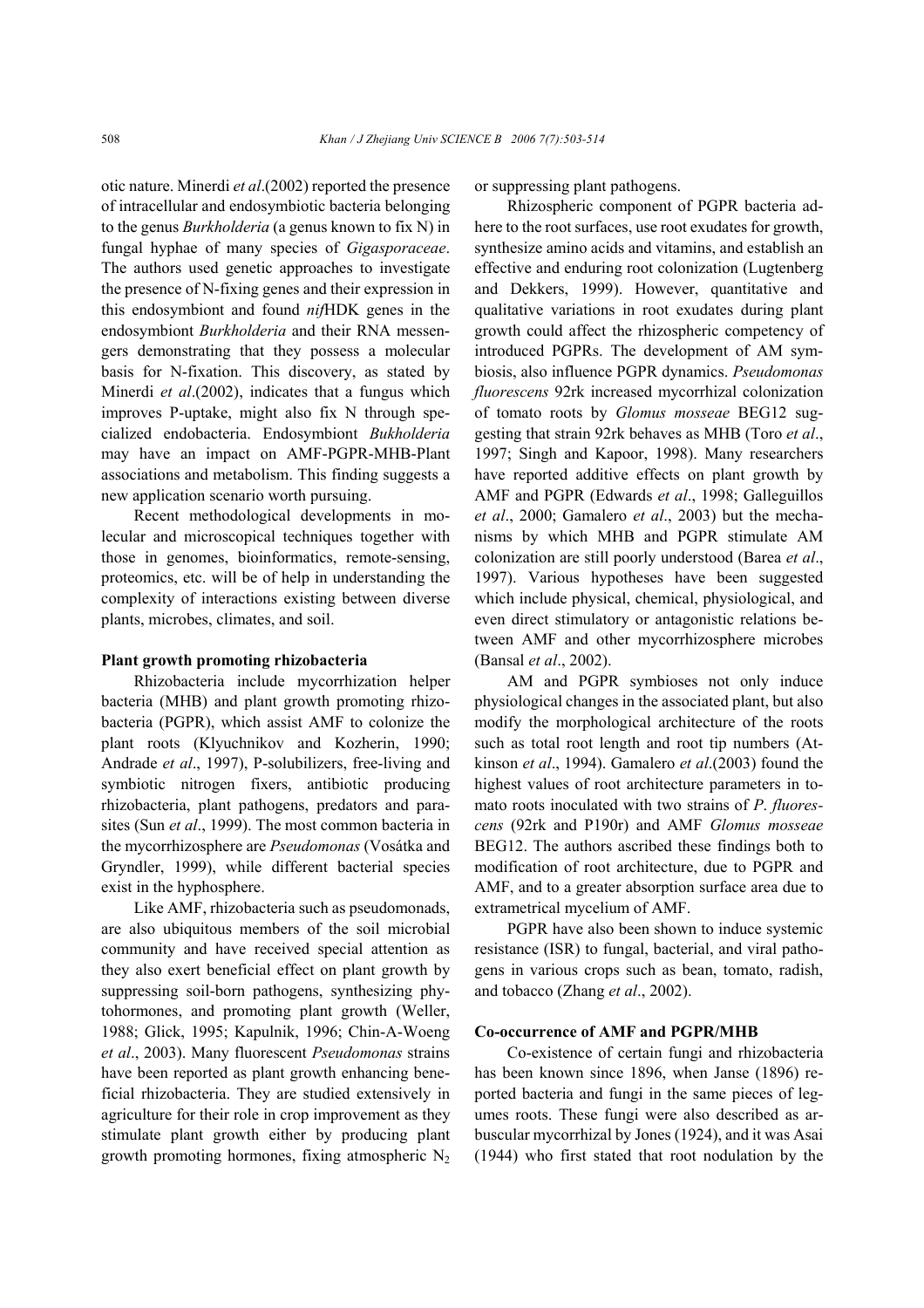rhizobacteria was dependent on the formation of mycorrhizae by the AM fungi. These earlier observations were confirmed by subsequent researchers (Filion *et al*., 1999). Multifaceted interactions of AM fungi with various micro-organisms and micro-fauna in the mycorrhizosphere may be positive or negative (Facelli *et al*., 1999). The positive/synergistic interactions between mycorrhizosphere AM fungi and various N-fixing and P-solubilizing bacteria is the basis of application of these microbes as biofertilizer and bio-protectant agents (Bansal *et al*., 2002). These microbes are regulated by AMF for their own benefit, which in turn benefit the host plant. Meyer and Linderman (1986) reported enhanced mycorrhization of clover in the presence of PGPR rhizobacterium *Pseudomonas putida*. Similar observations were made later by several other researchers (Suresh and Bagyaraj, 2002). All these studies suggest that colonization of plant roots by AM fungi significantly influences the mycorrhizosphere microorganisms, including PGPR.

Duc *et al*.(1989) were the first to report that some pea mutants defective in nodulation also did not form AM symbiosis. Since the first report of legume nodulation mutants to be non-mycorrhizal, a range of nodulation-defective mutant legumes and non-legume mutated crops, have been tested (Barker *et al*., 2002). Many recent reports have confirmed the similarities between nodulation and mycorrhiza-formation processes (Peterson and Guinel, 2000; Resendes *et al*., 2001). There is enough evidence available now which indicates positive interaction between AM fungi and PGPR (Chanway *et al*., 1991).

There are several reports on the interactions between AMF and *Rhizobium* species (Albrecht *et al*., 1999) which suggest that the interaction is synergistic, i.e. AM fungi improve nodulation due to enhanced P-uptake by the plant. In addition to this principal effect of AMF on P-mediated nodulation, other secondary effects include supplying trace elements and plant hormones, which play an important role in nodulation and  $N_2$ -fixation. Current researches are directed to gaining understanding on the role AMF play in the expression of *Nod* genes in *Rhizobia* (Harrison, 1997). Barea and his associates (Azcon-Aguilar and Barea, 1994; Azcon-Aguilar *et al*., 2002; Barea, 2000; Barea *et al*., 2002) achieved many significant findings in this area. Synergistic interactions between AMF and asymbiotic  $N_2$  fixing bacteria such as *Azobacter chroococum*, *Azospirillum* spp. and *Acetobacter diazotrophicus* have also been reported by many researchers (Suresh and Bagyaraj, 2002). Synergistic interactions between P-solubilizing bacteria and AMF and their effect on plant growth were studied by many workers during the last three decades. Duponnois and Plenchette (2003) studied the effects of MHB *Pseudomonas monteillii* strain HR13 on the frequency of AM colonization of Australian *Acacia* species and reported a stimulatory effect. The authors recommend dual inoculation to facilitate controlled mycorrhization in nurseries where *Acacia* species are grown for forestation purposes. Modern researches have provided evidence that the genetic pathway of AM symbiosis is shared in part by other root-microbe symbioses such as N-fixing rhizobia (Peterson and Guinel, 2000).

Many researchers reported unsuccessful attempts to select an appropriate *Rhizobium* strain for inoculating legumes owing to the failure of the selected strain(s) to survive and compete for nodule occupancy with indigenous native strains under low P and moisture contents (Bottomley, 1992). In this context, the role of AM fungi as P suppliers to legume root nodules appears to be of great relevance. Requena *et al*.(1997) found a specific AM fungus, *Rhizobacterium* sp. combination for effective nodulation and N<sub>2</sub> fixation in a mycotrophic legume *Anthyllis cytisoides* in Mediterranean semi-arid ecosystems in Spain. They reported *Glomus intraradices* to be more effective with *Rhizobium* sp. NR4, whereas *G*. *coronatum* was more effective when co-inoculated with strain NR9. Such specificity in interactions between AM fungi, *Rhizobium* and PGPR have been described by various researchers, indicating that it is important to consider the specific functional compatibility relationships between AMF, PGPR and MHB and their management when used as biofertilizers.

New techniques applied in molecular ecology have resulted in the identification of members of unculturable Archea in the mycorrhizospheres but their role in the hyphosphere is not known (Bomberg *et al*., 2003). This means, as pointed out by Sen (2003), that analyses of PGPR distribution and activities must now be extended to accommodate *Crearchaeotal* microbes as well. Areas like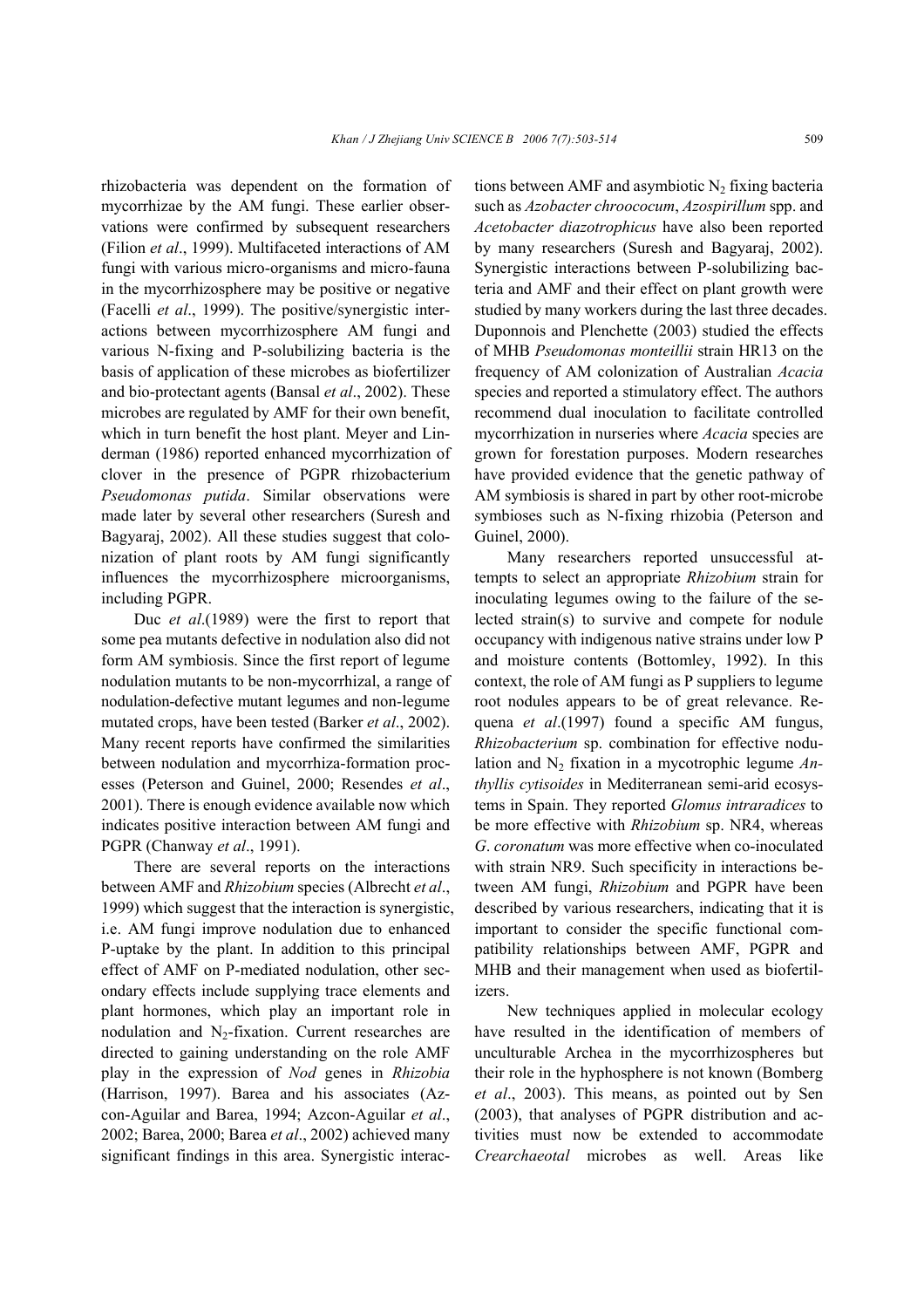host-microbe-specificity and microbial-linked control of plant diversity and productivity still needs to be elucidated at gene, organismal, and ecosystem scales (Sen, 2003).

#### **CONCLUSION**

AM are ubiquitous and most plants are colonized by AMF in nature, i.e., mycorrhizosphere is the rule, not the exception. Thus if we are to understand the rhizosphere reactions and interactions, we must understand the mycorrhizosphere. Mycorrhization helper bacteria (MHB) might be exploited to improve mycorrhization, and AMF to improve nodulation and stimulate PGPR. It is anticipated that future commercial biofertilizers would contain PGPR, MHB, and AMF. Requena *et al*.(1997) found that AM fungus *Glomus coronatum*, native in the desertified semi-arid ecosystems in the southeast of Spain, was more effective than the exotic *G*. *intraradices* in AM/PGPR co-inoculum treatments. The indigenous isolates must be involved. This area merits greater attention. More extensive field investigations on this multi-agent biofertilizer will make this a popular technology among field workers in agriculture, forestry and horticulture. Manipulation of microorganisms in the mycorrhizosphere for the benefit of plant growth requires research at the field level (Khan, 1975; 2002b). In order to exploit microbes as biofertilizers, biostimulants and bioprotectants against pathogens and heavy metals, ecological complexity of microbes in the mycorrhizosphere needs to be taken into consideration and optimization of rhizosphere/mycorrhizosphere systems need to be tailored. Smith (2002) stressed the need to better integrate information on root and soil microbe distribution dynamics and activities with known spatial and physiochemical properties of soil. This, as pointed out by Smith (2002), should be achieved through greater collaborative efforts between biologists, soil chemists and physicists.

## **References**

- Albrecht, C., Geurts, R., Bisseling, T., 1999. Legume nodulation and mycorrhizae formation, two extremes in host specificity meet. *The EMBO Journal*, **18**(2):281-288. [doi:10.1093/emboj/18.2.281]
- Allen, M.F., 1991. The Ecology of Mycorrhiza. Cambridge Uni. Press, Cambridge, p.184.
- Allen, M.F., 1992. Mycorrhizal Functioning: An Integrative Plant-Fungal Process*.* Chapman & Hall Inc., Routledge, NY, p.534.
- Andrade, G., Mihara, K.L., Linderman, R.G., Bethlenfalvay, G.J., 1997. Bacteria from the rhizosphere and hyphorhizosphere soils of different arbuscular mycorrhizal fungi. *Plant and Soil*, **192**(1):71-79. [doi:10.1023/ A:1004249629643]
- Asai, T., 1944. Die bedeutung der mikorrhiza fur das pflanzenleben. *Japanese J. Bot.*, **12**:359-408.
- Atkinson, D., Berta, G., Hooker, J.E., 1994. Impact of Mycorrhizal Colonization on Root Architecture, Root Longevity, and the Formation of Growth Regulators. *In*: Gininazzi, S., Scheupp, H. (Eds.), Impact of Arbuscular Mycorrhizas on Sustainable Agriculture and Natural Ecosystems. Birkhauser Verlag, Basal, p.89-99.
- Azcon-Aguilar, C., Barea, J.M., 1994. Interactions between Mycorrhizal Fungi and Other Rhizosphere Microorganisms. *In*: Allen, M.A. (Ed.), Mycorrhizal Functioning: An Integrative Plant-fungus Process. Chapman and Hall, London, p.163-198.
- Azcon-Aguilar, C., Jaizme-Vega, M.C., Calvet, C., 2002. The Contribution of Arbuscular Mycorrhizal Fungi to the Control of Soil-borne Plant Pathogens. *In*: Gianinazzi, S., Schuepp, H. (Eds.), Mycorrhizal Technology: from Genes to Bioproducts―Achievements and Hurdles in Arbuscular Mycorrhiza Research. Birkhauser, Basel, p.187-198.
- Bansal, M., Chamola, B.P., Sarwar, N., Mukerji, K.G., 2002. Mycorrhizosphere: Interactions between Rhizosphere Microflora. *In*: Mukerji, K.G., Chamola, B.P., Singh, J. (Eds.), Mycorrhizal Biology. Kluwer Academic/Planum Publishers, New York, p.143-152.
- Barea, J.M., 2000. Rhizosphere and Mycorrhizae of Field Crops. *In*: Toutant, P., Balazs, E., Galante, E., Lynch, J.M., Shepers, J.S., Werner, D., Werry, P.A. (Eds.), Biological Resource Management, Connecting Science and Policy (OECD). INRA and Springer, Berlin, Heidelberg, New York.
- Barea, J.M., Azon-Aguilar, C., Azcon, R., 1997. Interactions between Mycorrhizal Fungi and Rhizosphere Microorganisms within the Context of Sustainable Soil-plant System. *In*: Gange, A.C., Brown, V.K. (Eds.), Multrophic Interactions in Terrestrial Ecosystems. Blackwell, Oxford, p.65-77.
- Barea, J.M., Gryndler, M., Lemananceau, P., Schuepp, H., Azcon, R., 2002. The Rhizosphere of Mycorrhizal Plants. *In*: Gianinazzi, S., Schuepp, H., Barea, J.M., Haselwandter, K. (Eds.), Mycorrhizal Technology in Agriculture: from Genes to Bioproducts. Birkhauser, Basel.
- Barker, S.J., Duplessis, S., Tagu, D., 2002. The application of genetic approaches for investigations of mycorrhizal symbioses. *Plant and Soil*, **244(**1/2):85-95. [doi:10. 1023/A:1020293627422]
- Behl, R.K., Sharma, H., Kumar, V., Narula, N., 2003. Interactions among mycorrhiza, *Azobacter chroococcum* and root characteristics of wheat varieties. *J. Agron. & Crop*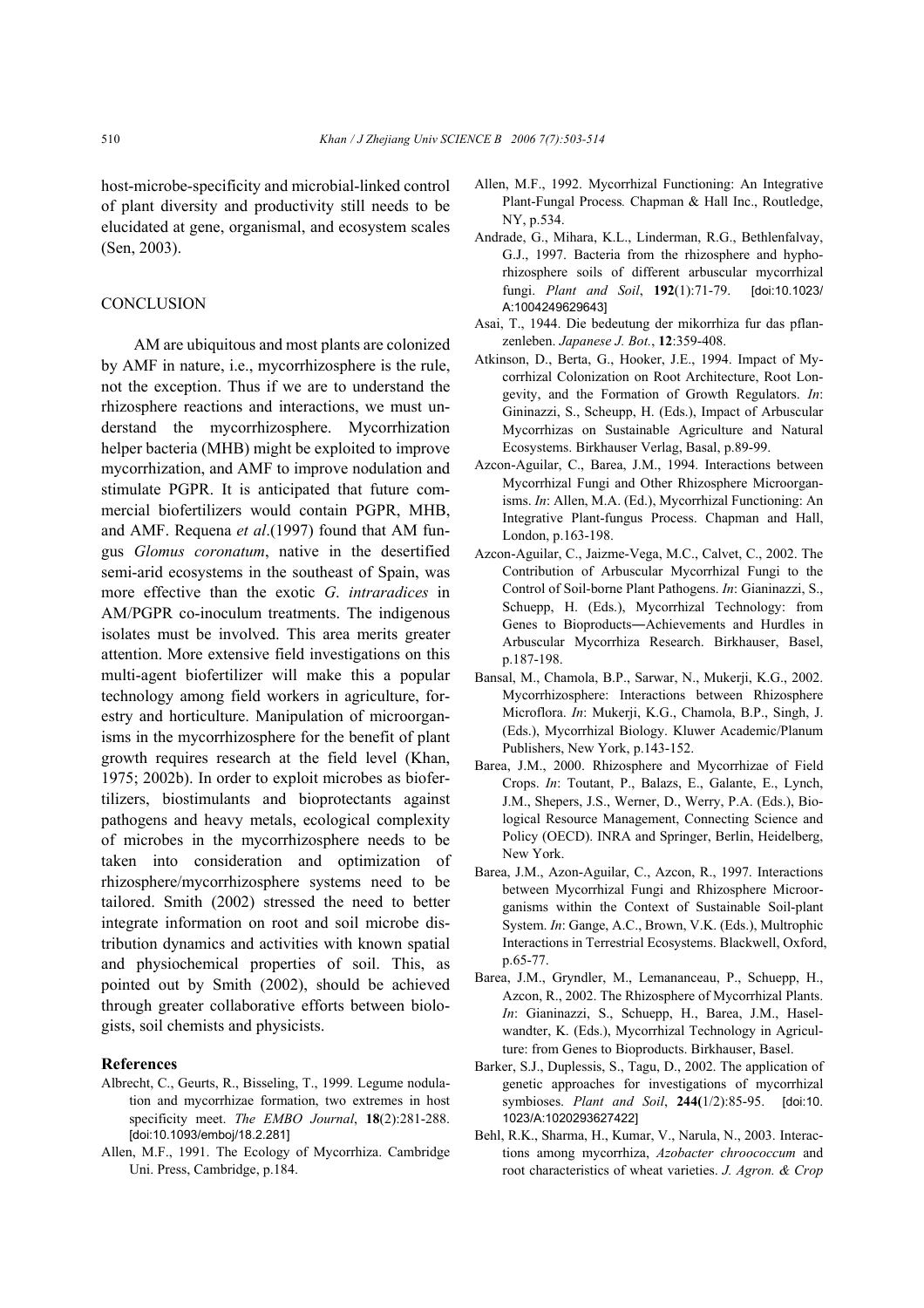*Sci.*, **189**(3):151-155. [doi:10.1046/j.1439-037X.2003. 00026.x]

- Bethlenfalvay, G.J., Linderman, R.G., 1992. Mycorrhizae in Sustainable Agriculture. The American Phytopathological Society, Special Publication No. 54, St Paul, Minnesota, USA, p.124.
- Bomberg, M., Jurgens, G., Saano, A., Sen, R., Timonen, S., 2003. Nested PCR detection of Archaea in defined compartments of pine mycorrhizospheres developed in boreal forest humus microcosms. *FEMS Microbiol. Ecol.*, **43**(2): 163-171. [doi:10.1111/j.1574-6941.2003.tb01055.x]
- Boruvka, L., Drabek, O., 2004. Heavy metal distribution between fractions of humic substances in heavy polluted soils. *Plant Soil Environ.*, **50**:339-345.
- Bottomley, P.G., 1992. Ecology of Bradyrhizobium and Rhizobium and Rhizobium. *In*: Stacey, G., Burris, R.H., Evans, H.J. (Eds.), Biological Nitrogen Fixation. Chapman and Hall, Lodon, p.293-348.
- Brundrett, M.C., 2002. Coevolution of roots and mycorrhizas of land plants. *New Phytol.*, **154**(2):275-304. [doi:10. 1046/j.1469-8137.2002.00397.x]
- Burrows, R.L., Pfleger, F.L., 2002. Arbuscular mycorrhizal fungi respond to increasing plant diversity. *Can. J. Bot.*, **80**(2):120-130. [doi:10.1139/b01-138]
- Chanway, C.P., Turkington, R., Holl, F.B., 1991. Ecological implications of specificity between plants and rhizosphere micro-organisms. *Adv. Ecol. Res.*, **21**: 122-170.
- Chaudhry, T.M., Khan, A.G., 2002. Role of Symbiotic Organisms in Sustainable Plant Growth on Heavy Metal Contaminated Industrial Sites. *In*: Rajak, R.C. (Ed.), Biotechnology of Microbes and Sustainable Utilization. Scientific Publishers, Jodhpur, India, p.270-279.
- Chaudhry, T.M., Khan, A.G., 2003. Plants Growing on Abandoned Mine Site and Their Root Symbionts. *In*: Gorban, G.R., Lepp, N. (Eds.), Proceedings 7th International Conference on the Biogeochemistry of Trace Elements. Swedish University of Agricultural Sciences, Uppsala, Sweden, p.134-135.
- Chaudhry, T.M., Hayes, W.J., Khan, A.G., Khoo, C.S., 1998. Phytoremediation-focusing on accumulator plants that remediate metal-contaminated soil. *Aust. J. Ecotox.*, **4**:37-51.
- Chaudhry, M.S., Batool, Z., Khan, A.G., 2005. Preliminary assessment of plant community structure and arbuscular mycorrhizas in rangeland habitats of Cholistan Desert, Pakistan. *Mycorrhiza*, **15**(8):606-611. [doi:10.1007/ s00572-005-0002-0]
- Chin-A-Woeng, T.F.C., Bloemberg, G.V., Lugtenberg, B.J.J., 2003. Phenazines and their role in biocontrol by *Pseudomonas* bacteria. *New Phytol.*, **157**(3):503-523. [doi:10.1046/j.1469-8137.2003.00686.x]
- Clark, R.B., Zeto, S.K., 2000. Mineral acquisition by arbuscular mycorrhizal plants. *J. Plant Nutri.*, **23**:867-902.
- Dodd, J.C., Boddington, C.L., Rodríguez, A., Gonzalez-Chavez, C., Mansur, I., 2000. Mycelium of arbuscular mycorrhizal fungi (AMF) from different genera: form, function and

detection. *Plant and Soil*, **226**(2):131-151. [doi:10.1023/ A:1026574828169]

- Doyle, R.J., Lee, N.C., 1986. Microbes, warfare, religion and human institutions. *Can. J. Microbiol.*, **32**:193-200.
- Driver, J.D., Holben, W.E., Rilling, M.C., 2005. Characterization of glomalin as a hyphal wall component of arbuscular mycorrhizal fungi. *Soil Biol. Biochem.*, **37**(1):101-106. [doi:10.1016/j.soilbio.2004.06.011]
- Duc, G., Trouvelot, A., Gianinazzi-Pearson, V., Gianinazzi, S., 1989. First report of non-mycorrhizal mutant (myc<sup>-</sup>) obtained in pea (*Pisum sativum* L.) and fababean (*Vicia faba*  L.). *Plant Sci.*, **60**(2):215-222. [doi:10.1016/0168- 9452(89)90169-6]
- Duponnois, R., Plenchette, C., 2003. A mycorrhiza helper bacterium enhances extomycorrhizal and endomycorrhizal symbiosis of Australian *Acacia* species. *Mycorrhiza*, **13**:85-91.
- Edwards, S.G., Young, J.P.W., Fitter, A.H., 1998. Interactions between *Pseudomonas fluorescens* biocontrol agents and *Glomus mosseae*, an arbuscular mycorrhizal fungus, within the rhizosphere. *FEMS Microbiology Letters*, **166**(2):297-303. [doi:10.1111/j.1574-6968.1998.tb13904. x]
- Elasri, M., Delorme, S., Lemanceau, P., Stewart, G., Laue, B., Glickmann, E., Oger, P.M., Dessaux, Y., 2001. Acyle-homoserine lactone production is more common among plant-associated *Pseudomonas* spp. than among soilborne *Pseudomonas* spp. *App. Environ. Microbiol.*, **67**(3):1198-1209. [doi:10.1128/AEM.67.3.1198-1209. 2001]
- Facelli, E., Facelli, J.M., Smith, S.E., Mclaughlin, M.J., 1999. Interactive effects of arbuscular mycorrhizal symbiosis, intraspecific competition and resource availability on *Trifolium subterraneum* cv. Mt. Barker. *New Phytol.*, **141**(3):535-547. [doi:10.1046/j.1469-8137.1999.00367.x]
- Filion, M., St-Arnaud, M., Fortin, J.A., 1999. Interactive effects of arbuscular mycorrhizal fungus *Glomus intraradices* and different rhizosphere microorganisms. *New Phytol.*, **141**(3):525-533. [doi:10.1046/j.1469-8137.1999. 00366.x]
- Fitter, A.H., 1985. Functioning of vesicular-arbuscular mycorrhiza on growth and water relations of plants. *New Phytol.*, **89**:599-608.
- Fortin, J.A., Bécard, G., Declerck, S., Dalpé, Y., St-Arnaud, M., Coughlan, A.P., Piché, Y., 2002. Arbuscular mycorrhiza on root-organ cultures. *Can. J. Bot.*, **80**(1):1-20. [doi:10.1139/b01-139]
- Galleguillos, C., Aguirre, C., Barea, J.M., Azcon, R., 2000. Growth promoting effect of two *Sinorhizobium meliloti* strains (a wild type and its genetically modified derivative) on a non-legume plant species in specific interaction with two arbuscular mycorrhizal fungi. *Plant Sci.*, **159**(1): 57-63. [doi:10.1016/S0168-9452(00)00321-6]
- Gamalero, E., Trotta, A., Massa, N., Copetta, A., Martinotti, M.G., Breta, G., 2003. Impact of two fluorescent pseudomonads and an arbuscular mycorrhizal fungus on tomato plant growth, root architecture and P acquisition.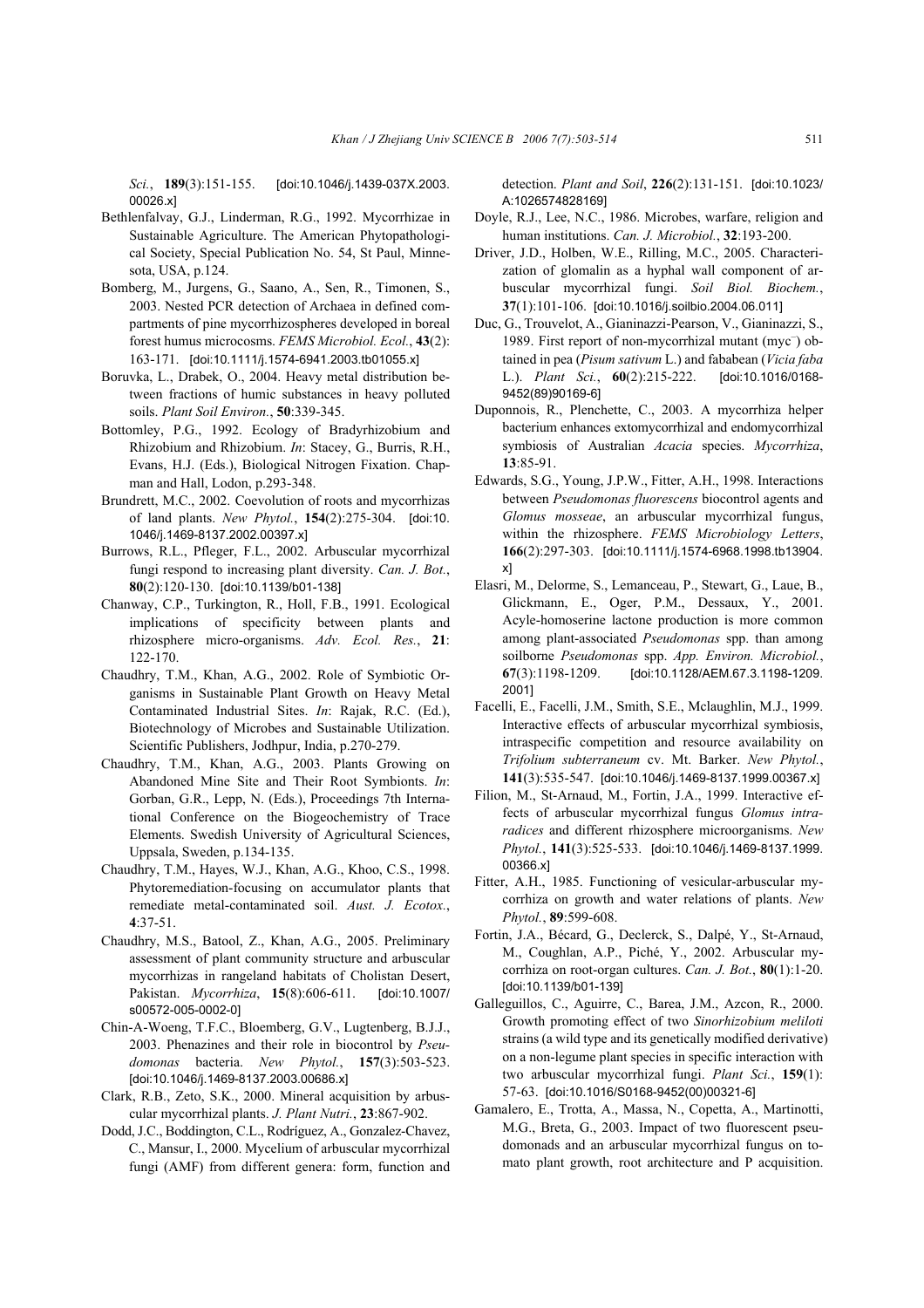*Mycorrhiza*, **14**(3):185-192.

- Garbaye, J., 1994. Helper bacteria: a new dimension to the mycorrhizal symbiosis. *New Phytol.*, **128**(2):197-210. [doi:10.1111/j.1469-8137.1994.tb04003.x]
- Garbaye, J., Churin, J.L., Duponnois, R., 1992. Effects of substrate disinfection, fungicide treatments and mycorrhization helper bacteria on ectomycorrhizal formation of pedunculate oak (*Quercus robur*) inoculated with *Laccaria laccata* in two bare-root nurseries. *Biol. Fertil. Soils*, **13**(1):55-57. [doi:10.1007/BF00337239]
- Giovannetti, M., Avio, L., 2002. Biotechnology of Arbuscular Mycorrhizae. *In*: Khachatourians, G.G., Arora, D.K. (Eds.), Applied Mycology and Biotechnology. Vol. 2: Agriculture and Food Production. Elsevier, Amsterdam, p.275-310.
- Glick, B.R., 1995. The enhancement of plant growth by free-living bacteria. *Can. J. Microbiol.*, **41**:109-117.
- Gonzalez-Chavez, C., D'Haen, J., Vangronsveld, J.J., Dodd, J.C., 2002. Copper sorption and accumulation by the extraradical mycelium of different *Glomus* spp. (arbuscular mycorrhizal fungi) isolated from the same polluted soil. *Plant and Soil*, **240**(2):287-297. [doi:10.1023/A:10157946 22592]
- Gonzalez-Chavez, M.C., Carrillo-Gonzalez, R., Wright, S.F., Nichols, K., 2004. The role of glomalin, a protein produced by arbuscular mycorrhizal fungi, in sequestering potentially toxic elements. *Environ. Pollution*, **130**(3): 317-323. [doi:10.1016/j.envpol.2004.01.004]
- Harrison, M.J., 1997. The arbuscular mycorrhizal symbiosis: an underground association. *Trends in Plant Sci.*, **2**(2): 54-60. [doi:10.1016/S1360-1385(97)82563-0]
- Hayes, W.J., Chaudhry, T.M., Buckney, R.T., Khan, A.G., 2003. Phytoaccumulation of trace metals at the Sunny Corner mine, New South Wales, with suggestions for a possible remediation strategy. *Aust. J. Toxicol.*, **9**:69-82.
- He, Z.L., Yang, X.E., Stoffella, P.J., 2005. Trace elements in agroecosystems and impacts on the environment. *J. Trace Elem. Med. Biol.*, **19**(2-3):125-140. [doi:10.1016/j.jtemb. 2005.02.010]
- Jamal, A., Ayub, N., Usman, M., Khan, A.G., 2002. Arbuscular mycorrhizal fungi enhance zinc and nickel uptake from contaminated soil by soybean and lentil. *Int. J. Phytoremed.*, **4**(3):205-221. [doi:10.1080/152265102085 00083]
- Janse, J.M., 1896. Les endophytes radicaux des quelques plantes Javanaises. *Annals du Jardin Botanique Buitenzord*, **14**:53-212.
- Joner, E.J., Briones, R., Leyval, C., 2000. Metal-binding capacity of arbuscular-mycorrhizal mycelium. *Plant and Soil*, **226**(2):227-234. [doi:10.1023/A:1026565701391]
- Jones, F.R., 1924. A mycorrhizal fungus in the roots of legumes and some other plants. *J. Agric. Res.*, **29**:459-470.
- Kabata-Pendias, A., Pendias, H., 1992. Trace Elements in Soils and Plants, 2nd Ed. CRC Press, Boca Raton, FL.
- Kaldorf, M., Kuhn, A.J., Schroder, W.H., Hildebrandt, U., Bothe, H., 1999. Selective element deposits in maize colonized by a heavy metal tolerance conferring arbus-

cular mycorrhizal fungus. *J. Plant Physiol.*, **154**:195-206.

- Kapoor, A., Viraraghavan, T., 1995. Fungal biosorption―an alternative treatment option for heavy metal bearing wastewater: a review. *Biores. Technol.*, **53**(3):195-206. [doi:10.1016/0960-8524(95)00072-1]
- Kapulnik, Y., 1996. Plant Growth Promotion by Rhizosphere Bacteria. *In*: Waisel, Y., Eshel, A., Kafkafi, U. (Eds.), Plant Roots―The Hidden Half. Dekker, New York, p.769-781.
- Khan, A.G., 1971. Occurrence of *Endogone* spores in West Pakistan soils. *Trans. Brit. Mycol. Soc.*, **56**(2):217-224.
- Khan, A.G., 1974. The occurrence of mycorrhizae in halophytes, hydrophytes, and xerophytes, and of *Endogone* spores in adjacent soil. *J. Gen. Microbiol.*, **81**:7-14.
- Khan, A.G., 1975. Growth Effects of Vesicular-arbuscular Mycorrhiza on Crops in the Field. *In*: Sanders, F.E., Mosse, B., Tinker, P.B. (Eds.), *Endomycorrhizas*. Academic Press, New York, p.419-439.
- Khan, A.G., 2001. Relationships between chromium biomagnification ratio, accumulation factor, and mycorrhizae in plants growing on tannery effluent-polluted soil. *Environ. Int.*, **26**(5-6):417-423. [doi:10.1016/S0160-4120(01) 00022-8]
- Khan, A.G., 2002a. The Significance of Microbes. *In*: Wong, M.H., Bradshaw, A.D. (Eds.), The Restoration and Management of Derelict Land: Modern Approaches. World Scientific Publishing, Singapore, p.80-92.
- Khan, A.G., 2002b. The Handling of Microbes. *In*: Wong, M.H., Bradshaw, A.D. (Eds.), The Restoration and Management of Derelict Land: Modren Approaches. World Scientific Publishing, Singapore, p.149-160.
- Khan, A.G., 2003. Mycotrophy and Its Significance in Wetland Ecology and Wetland Management. *In*: Wong, M.H. (Ed.), Proceedings Croucher Foundation Study Institute: Wetland Ecosystems in Asia―Function and Management. Hong Kong, p.11-15.
- Khan, A.G., 2005. Role of soil microbes in the rhizospheres of plants growing on trace lement contaminated soils in phytoremediation. *J. Trace Elem. Med. Biol.*, **18**(4): 355-364. [doi:10.1016/j.jtemb.2005.02.006]
- Khan, A.G., Belik, M., 1995. Occurrence and Ecological Significance of Mycorrhizal Symbioses in Aquatic Plants. *In*: Verma, A., Hock, B. (Eds.), Mycorrhiza: Structure, Function, Molecular Biology and Biotechnology. Springer-Verlag, Heidelberg, p.627-666.
- Khan, A.G., Kuek, C., Chaudhry, T.M., Khoo, C.S., Hayes, W.J., 2000. Role of plants, mycorrhizae and phytochelators in heavy metal contaminated land remediation. *Chemosphere*, **41**(1-2):197-207. [doi:10.1016/S0045- 6535(99)00412-9]
- Klyuchnikov, A.A., Kozherin, P.A., 1990. Dynamics of *Pseudomonas fluorescens* and *Azospirillium brasilense* populations during the formation of the vesicular arbuscular mycorrhiza. *Microbiology*, **59**:449-452.
- Linderman, R.G., Paulitz, T.C., 1990. Mycorrhizal-rhizobacterial Interactions. *In*: Hornb, D. (Ed.), Biological Control of Soil-borne Plant Pathogens. CAB In-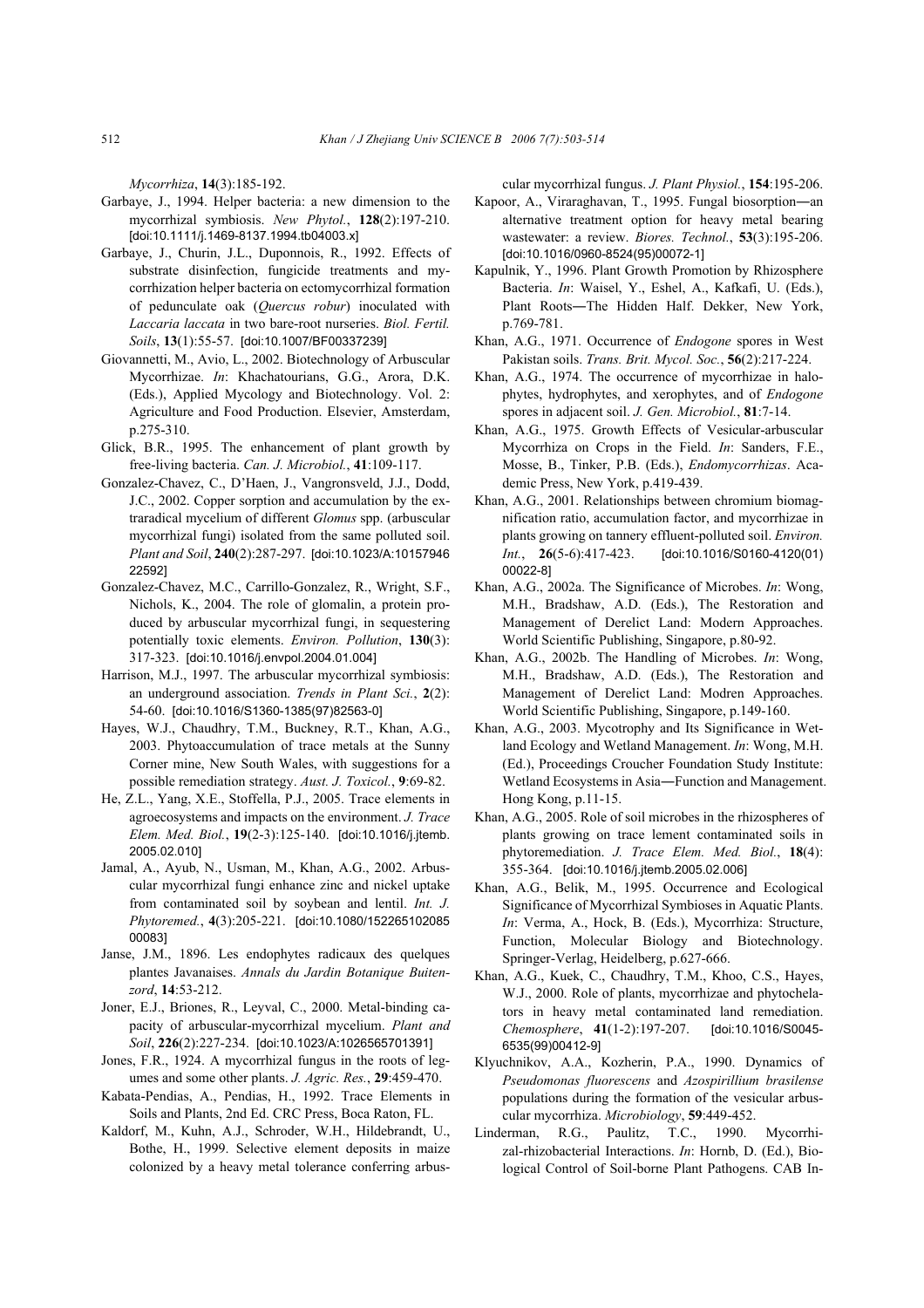ternational, Wallingford, p.261-283.

- Lovato, P.E., Gianinazzi-Pearson, V., Trouvelot, A., Gianinazzi, S., 1996. The state of art mycorrhizas micropropagation. *Adv. Agric. Sci.*, **10**:46-52.
- Lugtenberg, B.J.J., Dekkers, L.C., 1999. What makes *Pseudomonas* bacteria rhizosphere competent. *Environ. Microbiol.*, **1**(1):9-13. [doi:10.1046/j.1462-2920.1999. 00005.x]
- Lynch, J.M., 1990. The Rhizosphere. John Wiley & Sons, West Sussex, UK.
- Marschner, P., Baumann, K., 2003. Changes in bacterial community structure induced by mycorrhizal colonization in split-root maize. *Plant and Soil*, **251**(2):279-289. [doi:10.1023/A:1023034825871]
- Mayo, K., Davis, R., Motta, J., 1986. Stimulation of germination of spores of Glomus versiforme by spore-associated bacteria. *Mycologia*, **78**(3):426-431.
- Meyer, R.J., Linderman, R.G., 1986. Response of subterranean clover to dual inoculation with vesicular arbuscular mycorrhizal fungi and plant growth promoting rhizobacterium, *Pseudomonas putida*. *Soil Biol. Biochem.*, **18**(2):185-190. [doi:10.1016/0038-0717(86)90025-8]
- Minerdi, D., Bianciotto, V., Bonfante, P., 2002. Endosymbiotic bacteria in mycorrhizal fungi: from their morphology to genome sequences. *Plant and Soil*, **244**(1/2):211-219. [doi:10.1023/A:1020211821753]
- Mohammad, A., Khan, A.G., 2002. Monoxenic in vitro production and colonization potential of AM fungus *Glomus intraradices*. *Indian J. Exp. Bot.*, **40**:1087-1091.
- Mohammad, A., Khan, A.G., Kuek, C., 2000. Improved aeroponic culture of inocula of arbuscular mycorrhizal fungi. *Mycorrhiza*, **9**(6):337-339. [doi:10.1007/s005720050278]
- Mohammad, A., Mitra, B., Khan, A.G., 2004. Effects of sheared-root inoculum of *Glomus intraradices* on wheat grown at different phosphorus levels in the field. *Agric. Ecosystems & Environment*, **103**(1):245-249. [doi:10. 1016/j.agee.2003.09.017]
- Morley, G.F., Gadd, G.M., 1995. Sorption of toxic metals by fungi and clay minerals. *Mycol. Res.*, **99**:1429-1438.
- Mosse, B., 1962. The establishment of vesicular-arbuscular mycorrhiza under aseptic conditions. *J. Gen. Microbiol.*, **27**:509-520.
- O'Connor, P.J., Smith, S.E., Smith, F., 2002. Arbuscular Mycorrhizas influence plant diversity and community structure in a semiarid herbland. *New Phytol.*, **154**(1): 209-218. [doi:10.1046/j.1469-8137.2002.00364.x]
- Paulitz, T.C., Linderman, R.G., 1989. Interactions between fluorescent pseudomonads and VA mycorrhizal fungi. *New Phytol.*, **113**(1):37-45. [doi:10.1111/j.1469-8137. 1989.tb02393.x]
- Peterson, R.L., Guinel, F.C., 2000. The Use of Pea Mutants to Study Regulation of Colonization by AM Fungi. *In*: Kapulnik, Y., Douds, D.D. (Eds.), Arbuscular Mycorrhiza: Physiology and Function. Kluwer Academic Publishers, Dordrecht, the Netherlands, p.147-171.
- Pfleger, F.L., Linderman, R.G., 1994. Mycorrhizae and Plant Health. Symposium Series, The American Phytopa-

thological Society, St Paul, Minnesota, USA, p.344.

- Phipps, C.J., Taylor, T.N., 1996. Mixed arbuscular-mycorrhizae from the Triassic of Antarctica. *Mycologia*, **88**:707-714.
- Pierson, L.S., Pierson, E.A., Morello, J.E., 2002. Positive and Negative Cross-communication among Rhizobacteria. *In*: Leong, S.A., Allen, C., Triplett, E.W. (Eds.), Biology of Plant-microbe Interactions. International Society for Molecular Plant-microbe Interactions, St Paul, MN, USA, p.256-262.
- Requena, N., Jimenez, I., Toto, M., Barea, J.M., 1997. Interactions between plant-growth-promoting rhizobacteria (PGPR), arbuscular mycorrhizal fungi and *Rhizobium* spp. in the rhizosphere of *Anthyllis cytisoides*, a model legume for revegetation in Mediterranean semi-arid ecosystem. *New Phytol.*, **136**(4):667-677. [doi:10.1046/j.1469-8137. 1997.00786.x]
- Resendes, C.M., Geil, R.D., Guinel, F.C., 2001. Mycorrhizal development in low nodulating pea mutant. *New Phytol.*, **150**(3):563-572. [doi:10.1046/j.1469-8137.2001.00131.x]
- Rillig, M.C., Ramsey, P.W., Morris, S., Paul, E.A., 2003. Glomalin, an arbuscular-mycorrhizal fungal soil protein, respond to land-use change. *Plant and Soil*, **253**(2): 293-299. [doi:10.1023/A:1024807820579]
- Rodríguez, H., Fraga, R., 1999. Phosphate solubilizing bacteria and their role in plant growth promotion. *Biotech. Advances*, **17**(4-5):319-339. [doi:10.1016/S0734-9750(99) 00014-2]
- Schüßler, A., 2000. *Glomus claroideum* forms an arbuscular-mycorrhiza-like symbiosis with the hornwort *Anthoceros punctatus*. *Mycorrhiza*, **10**(1):15-21. [doi:10.1007/ s005720050282]
- Sen, R., 2003. The root-microbe-soil interface: new tool for sustainable plant production. *New Phytol.*, **157**(3):391-398. [doi:10.1046/j.1469-8137.2003.00715.x]
- Shuman, L.M., 1985. Fractionation method for soil microelements. *Soil Science*, **140**(1):11-22.
- Simon, L.K., Bousquet, J., Levesque, R.C., Lalonde, M., 1993. Origin and diversification of endomycorrhizal fungi and coincidence with vascular land plants. *Nature*, **363**(6424):67-69. [doi:10.1038/363067a0]
- Singh, S., Kapoor, K.K., 1998. Effects of inoculation of phosphate solubilizing microorganisms and an arbuscular mycorrhizal fungus on mongbean growth under natural soil condition. *Mycorrhiza*, **7**(5):249-253. [doi:10.1007/ s005720050188]
- Smith, S.E., 2002. Soil microbes and plants―raising interest, mutual gains. *New Phytol.*, **156**(2):142-144. [doi:10.1046/ j.1469-8137.2002.00514.x]
- Smith, S.S., Read, D.J., 1997. Mycorrhizal Symbiosis, 2nd Ed. Academic Press, London.
- Sun, Y.P., Unestam, T., Lucase, S.D., Johanson, K.J., Kenne, L., Finlay, R., 1999. Exudation-reabsorption in a mycorrhizal fungus, the dynamic interface for interaction with soil and soil micro-organisms. *Mycorrhiza*, **9**(3):137-144. [doi:10.1007/s005720050298]
- Suresh, C.K., Bagyaraj, D.J., 2002. Mycorrhiza-microbe Interface: Effect on Rhizosphere. *In*: Sharma, A.K., Johri,